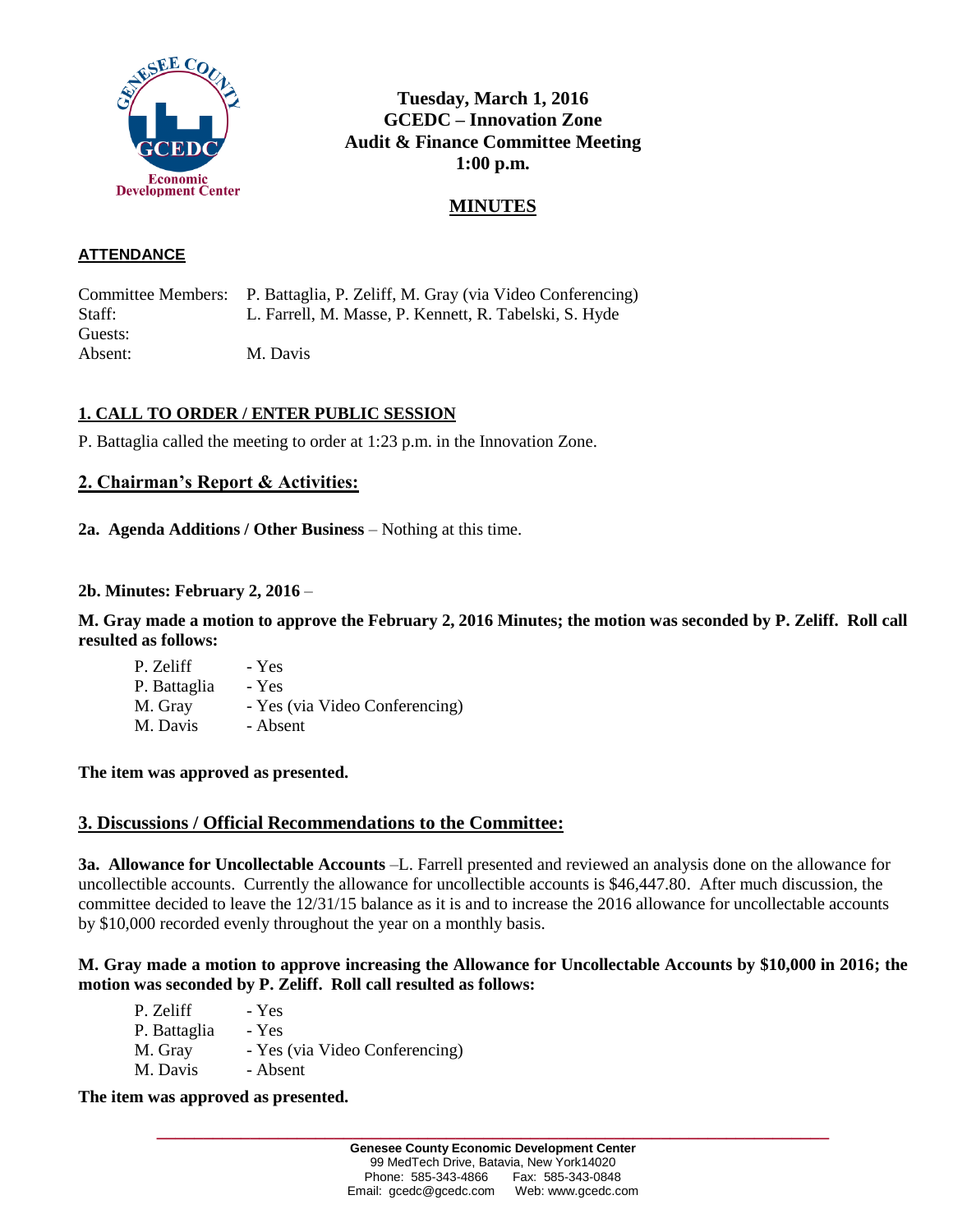**3b. GAIN Loan Fund Sub-Recipient Agreement –** M. Masse asked the committee to recommend approval to the full board of a subrecipient agreement for Growing the Agriculture Industry Now! Loan Fund with the Genesee / Finger Lakes Regional Planning Council (G/FLRPC).

The G/FLRPC sent in a Consolidated Funding Application for a revolving loan fund to support agricultural based companies in Genesee, Livingston, Monroe, Ontario, Orleans, Seneca, Wayne, Wyoming and Yates Counties. This is a total \$3,000,000 grant from New York State to the G/FLRPC who will then work with the participating counties to coordinate loan fund applications, disbursement of the loans, and oversight of the projects. Each county has been provided a copy of the draft sub recipient agreement which outlines the terms, conditions and requirements for companies to qualify for, be approved for, and report back on the loans. The amount of loan funds allocated to each county was calculated based on their 2012 Census of Agriculture County On-Farm Income as a percentage of the total for all of the counties listed above.

#### **P. Zeliff made a motion to recommend the GAIN Loan Fund Sub-Recipient Agreement; the motion was seconded by M. Gray. Roll call resulted as follows:**

| P. Zeliff    | - Yes                          |
|--------------|--------------------------------|
| P. Battaglia | - Yes                          |
| M. Gray      | - Yes (via Video Conferencing) |
| M. Davis     | - Absent                       |

**The item was approved as presented.**

**3c. BNE Marketing Support Funding** – R. Tabelski asked the committee to recommend approval of a renewal of the \$25,000 Buffalo Niagara Enterprise (BNE) marketing support funding. This investment was included within the 2016 budget.

Our agency currently invests in the Buffalo Niagara Enterprise (BNE), a non-profit member supported business development and regional marketing organization, to assist with marketing and business development. In partnership with BNE, we have been successful in landing several major projects at the Agri-Business Park and recently 1366 Technologies at the STAMP site.

BNE is an integral partner in our sales/marketing efforts for the attraction of new companies to our community. Other services beyond regional site selection include marketing and design services, online property listing (CLS system) for development sites, business intelligence including demographics reports and mapping supporting our sales efforts, graphics design services for collateral development, ads, and other marketing materials as well as publicizing and supporting the GCEDC and STAMP throughout the Buffalo metro area as well as the Western New York Regional Council.

\*Note: BNE has recently changed their name to Invest Buffalo Niagara.

**M. Gray made a motion to recommend approval of \$25,000 in BNE Marketing Support Funding; the motion was seconded by P. Zeliff. Roll call resulted as follows:**

| P. Zeliff    | - Yes                          |
|--------------|--------------------------------|
| P. Battaglia | - Yes                          |
| M. Gray      | - Yes (via Video Conferencing) |
| M. Davis     | - Absent                       |

**The item was approved as presented.**

**\_\_\_\_\_\_\_\_\_\_\_\_\_\_\_\_\_\_\_\_\_\_\_\_\_\_\_\_\_\_\_\_\_\_\_\_\_\_\_\_\_\_\_\_\_\_\_\_\_\_\_\_\_\_\_\_\_\_\_\_\_\_\_\_\_\_\_\_\_\_\_\_**